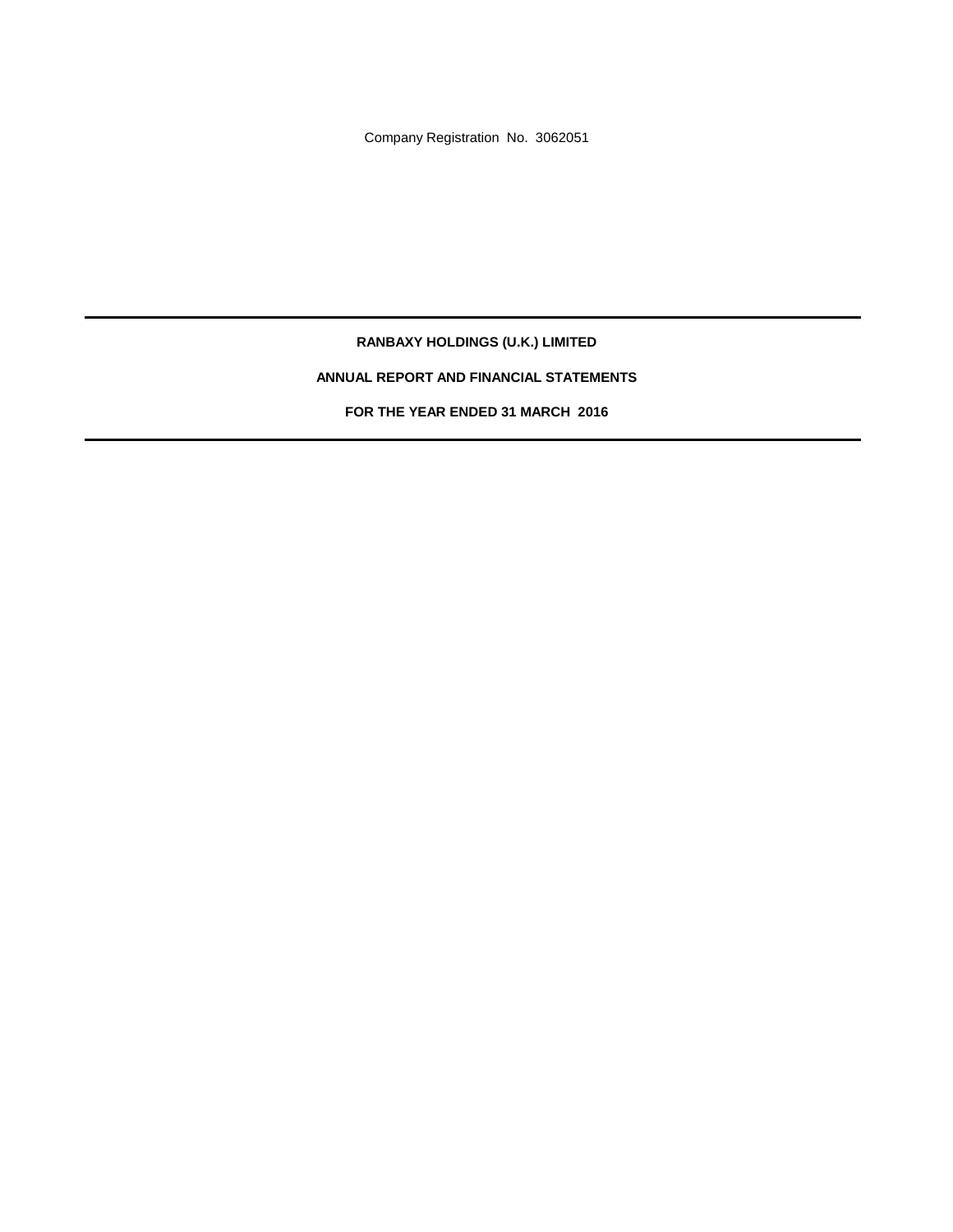# **CONTENTS**

|                                           | Page(s) |
|-------------------------------------------|---------|
| Company Information                       | 2       |
| <b>Strategic Report</b>                   | 3       |
| Directors' Report                         | 4 - 5   |
| <b>Auditors' Report</b>                   | 6       |
| Statement of Income and Retained Earnings | 7       |
| <b>Statement of Financial Position</b>    | 8       |
| Notes to the Financial Statements         | 9 - 12  |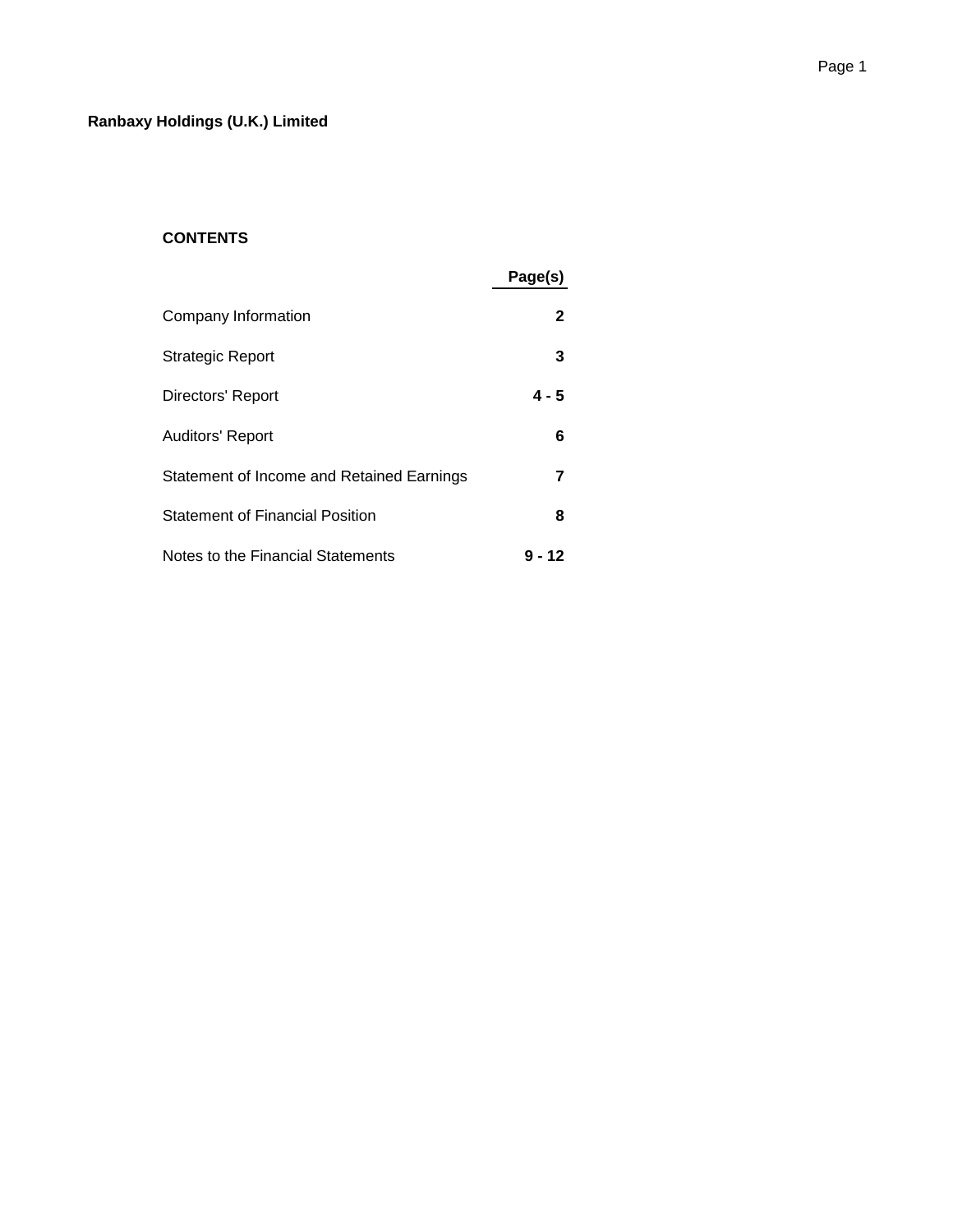# **COMPANY INFORMATION**

**DIRECTORS** Mr Neeraj Sharma Mr Prashant Lakhamshi Savla (appointed on 4 September 2015)

**REGISTERED OFFICE** 5th Floor

Hyde Park Hayes 3, 11 Millington Road Hayes UB3 4AZ

**AUDITORS** Anderson Shaw Chartered Certified Accountants Statutory Auditors Scottish Provident House 76 – 80 College Road, Harrow Middlesex, HA1 1BQ

**COMPANY NUMBER** 3062051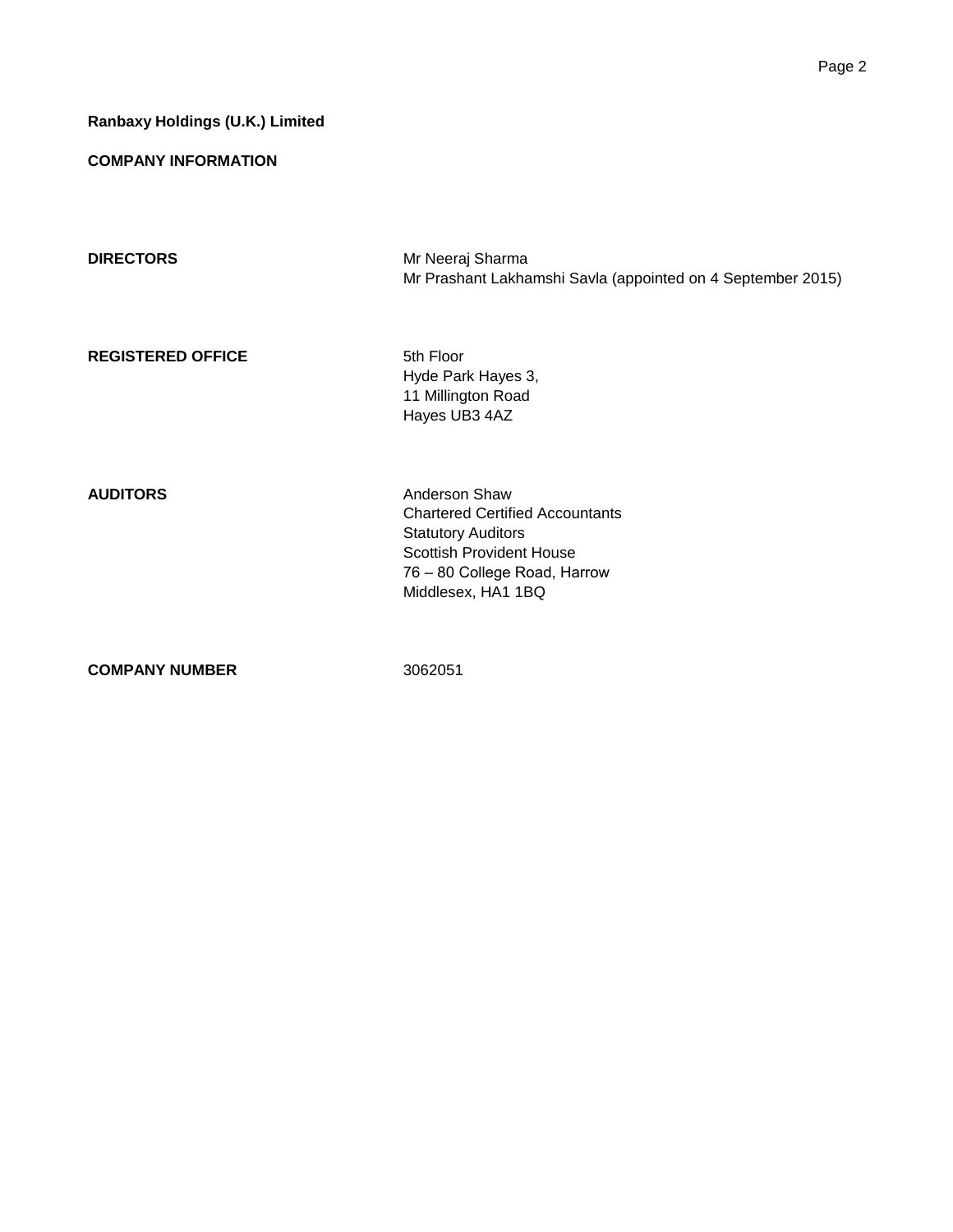### **REVIEW OF BUSINESS AND FUTURE DEVELOPMENT**

#### **Business overview**

The Company is an investment holding company of a group of subsidiary companies. The company is currently not engaged in any trading activities.

#### **Financial Overview**

Net operating expenses for the year ended 31 March 2016 were £ 9,317 (2015: - £2,136). During the year the company made a further investment of £ 27,259 in group undertaking - ZAO Ranbaxy.

#### **Future Developments**

The Company would continue to act as a holding and investment company and improve, develop, hold as an investment ; and undertake management of any assets in line with its primary objective.

### **PRINCIPAL RISKS AND UNCERTAINTIES**

The principal risks arise from the fluctutation in value of investment in group undertakings. Siginficant investment value emanates from the group subsidiary Ranbaxy Inc ; consistent results posted by Ranbaxy Inc year- on- year leads to a reasonable deduction of relative stability, certainity and management of risks.

This report was approved by the Board on 26 July 2016. By Order of the Board

Neeraj Sharma Director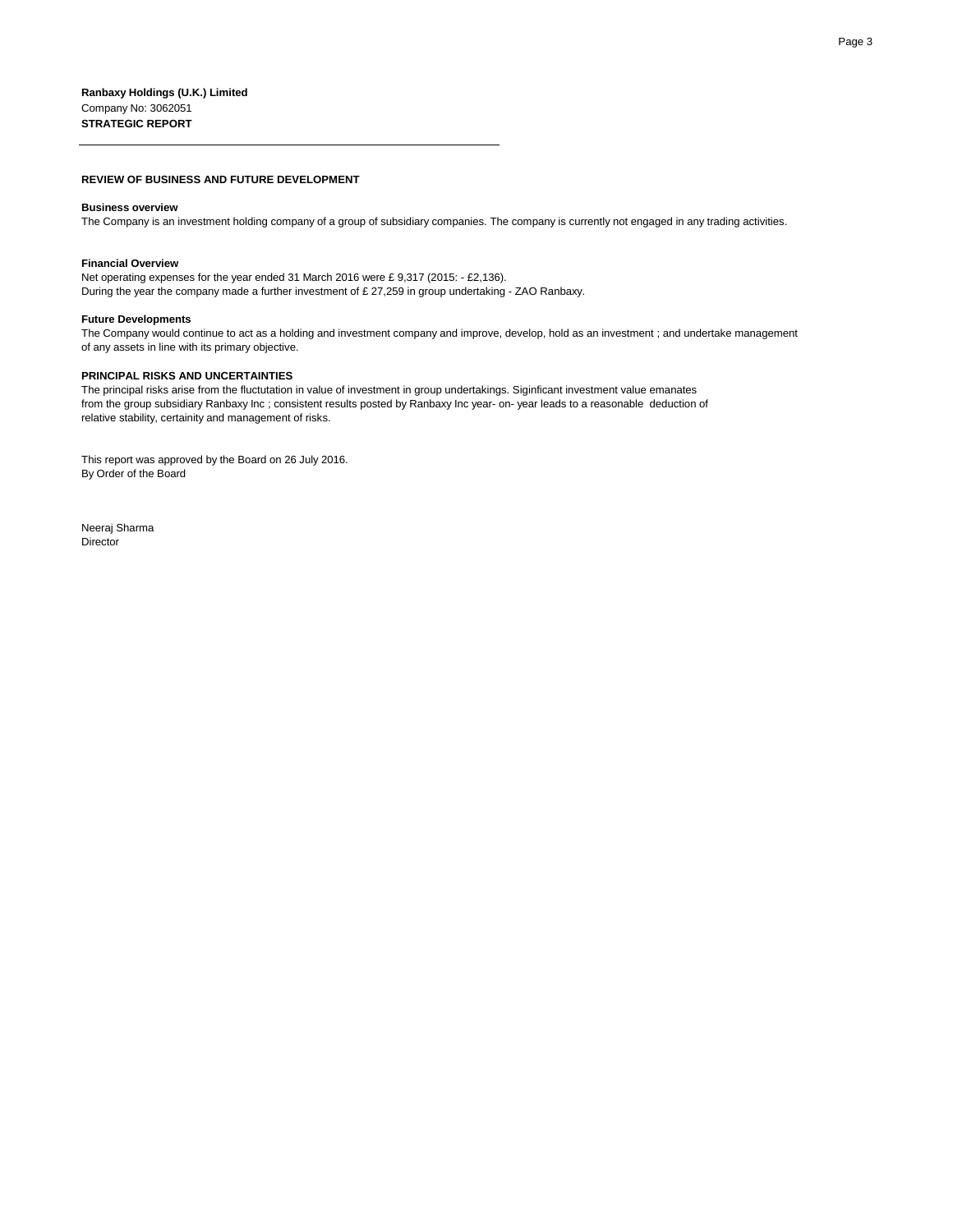**Ranbaxy Holdings (U.K.) Limited** Company No: 3062051 **DIRECTORS' REPORT**

The directors submit their report and the audited financial statements for the year ended 31 March 2016.

## **1. PRINCIPAL ACTIVITY**

The company is a holding company.

# **2. RESULTS AND DIVIDENDS**

The results of the company for the period under review are as stated on Page 7 of the financial statements.

The directors do not recommend the payment of a dividend. The loss for the financial year of £9,317 (profit for 2015: £ 1,674 ) will be transferred to reserves.

## **3. REVIEW OF BUSINESS AND FUTURE DEVELOPMENT**

The company is a holding company.

## **4. DIRECTORS AND DIRECTORS' INTERESTS**

The present directors of the company are set out on Page 2.

The directors who held office during the year are as follows:

Mr Maninder Singh (Resigned on 3 September, 2015) Mr Neeraj Sharma Mr Prashant Lakhamshi Savla (appointed on 4 September 2015)

None of the directors held or had any interest in the shares of the company during the year under review.

None of the directors who held office during the year held any shares in Ranbaxy (Netherlands) BV., the holding company.

## **5. AUDITORS**

The Directors appointed Anderson Shaw as auditors during the year. Pursuant to Section 487 of the Companies Act 2006, the auditors will be deemed to be reappointed and Anderson Shaw will therefore continue in office.

## **6. DISCLOSURE OF INFORMATION TO AUDITORS**

The directors who held office at the date of approval of this directors' report confirm that, so far as they are each aware, there is no relevant audit information of which the Company's auditors are unaware;and each director has taken all the steps that he ought to have taken as a director to make himself aware of any relevant audit information and to establish that the Company's auditors are aware of that information.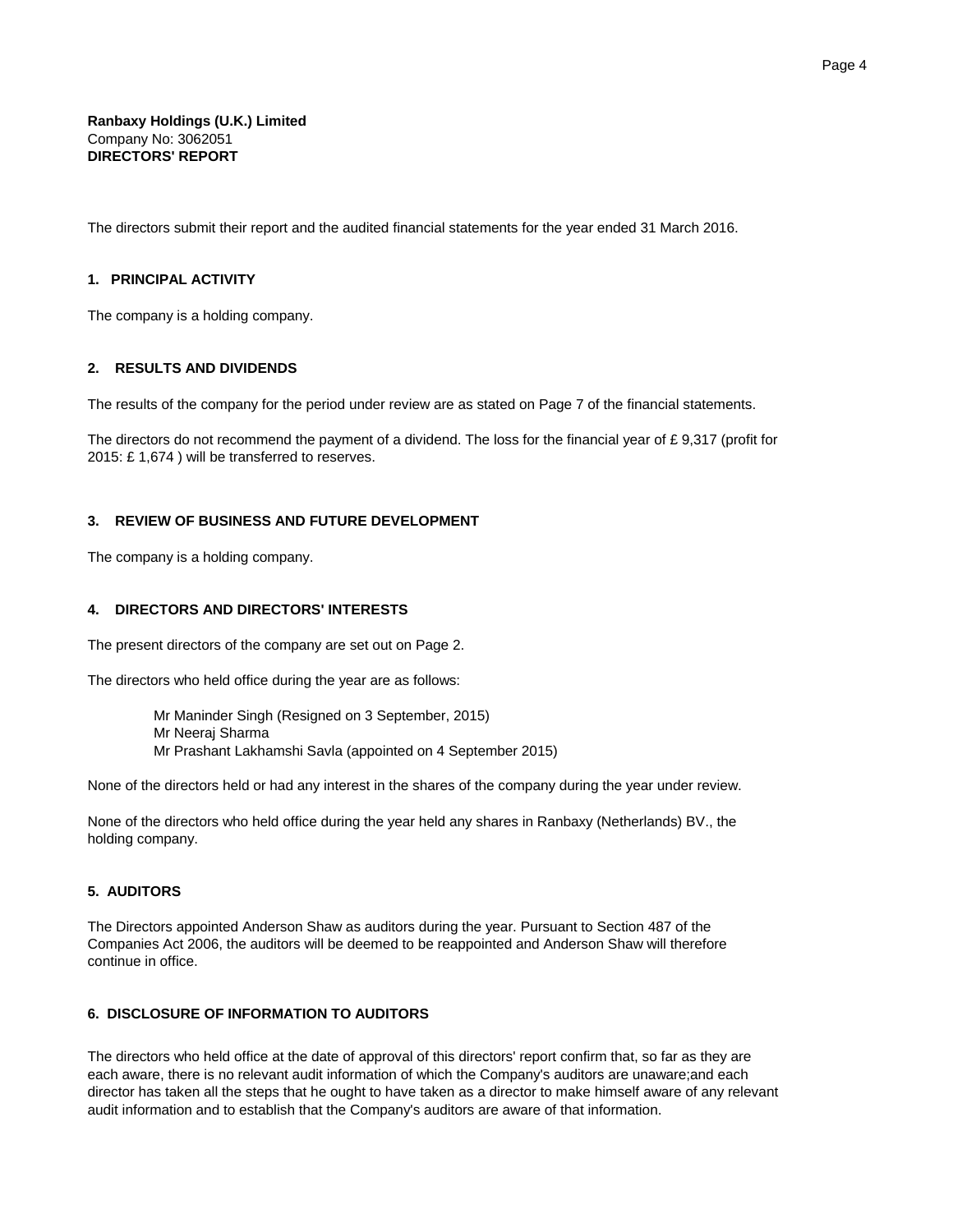## **Ranbaxy Holdings (U.K.) Limited** Company No: 3062051 **DIRECTORS' REPORT (Continued)**

## **7. STATEMENT OF DIRECTORS' RESPONSIBILITIES IN RESPECT OF THE STRATEGIC AND DIRECTORS' REPORT AND THE FINANCIAL STATEMENTS**

The directors are responsible for preparing the Strategic and Directors' Report and the financial statements in accordance with applicable law and regulations.

Company law requires the directors to prepare financial statements for each financial year. Under that law they have elected to prepare the financial statements in accordance with UK Accounting Standards and applicable law (UK Generally Accepted Accounting Practice).

Under company law the directors must not approve the financial statements unless they are satisfied that they give a true and fair view of the state of affairs of the company and of the profit or loss of the company for that period. In preparing these financial statements, the directors are required to:

• select suitable accounting policies and then apply them consistently;

• make judgments and estimates that are reasonable and prudent; and

• state whether applicable UK Accounting Standards have been followed,subject to any material departures disclosed and explained in the financial statements; and

• prepare the financial statements on the going concern basis unless it is inappropriate to presume that the company will continue in business.

The directors are responsible for keeping adequate accounting records that are sufficient to show and explain the company's transactions and disclose with reasonable accuracy at any time the financial position of the company and enable them to ensure that the financial statements comply with the Companies Act 2006. They have general responsibility for taking such steps as are reasonably open to them to safeguard the assets of the company and to prevent and detect fraud and other irregularities.

Mr Neeraj Sharma **Director** Ranbaxy Holdings (U.K.) Limited 5th Floor Hyde Park Hayes 3, 11 Millington Road Hayes UB3 4AZ

26 July 2016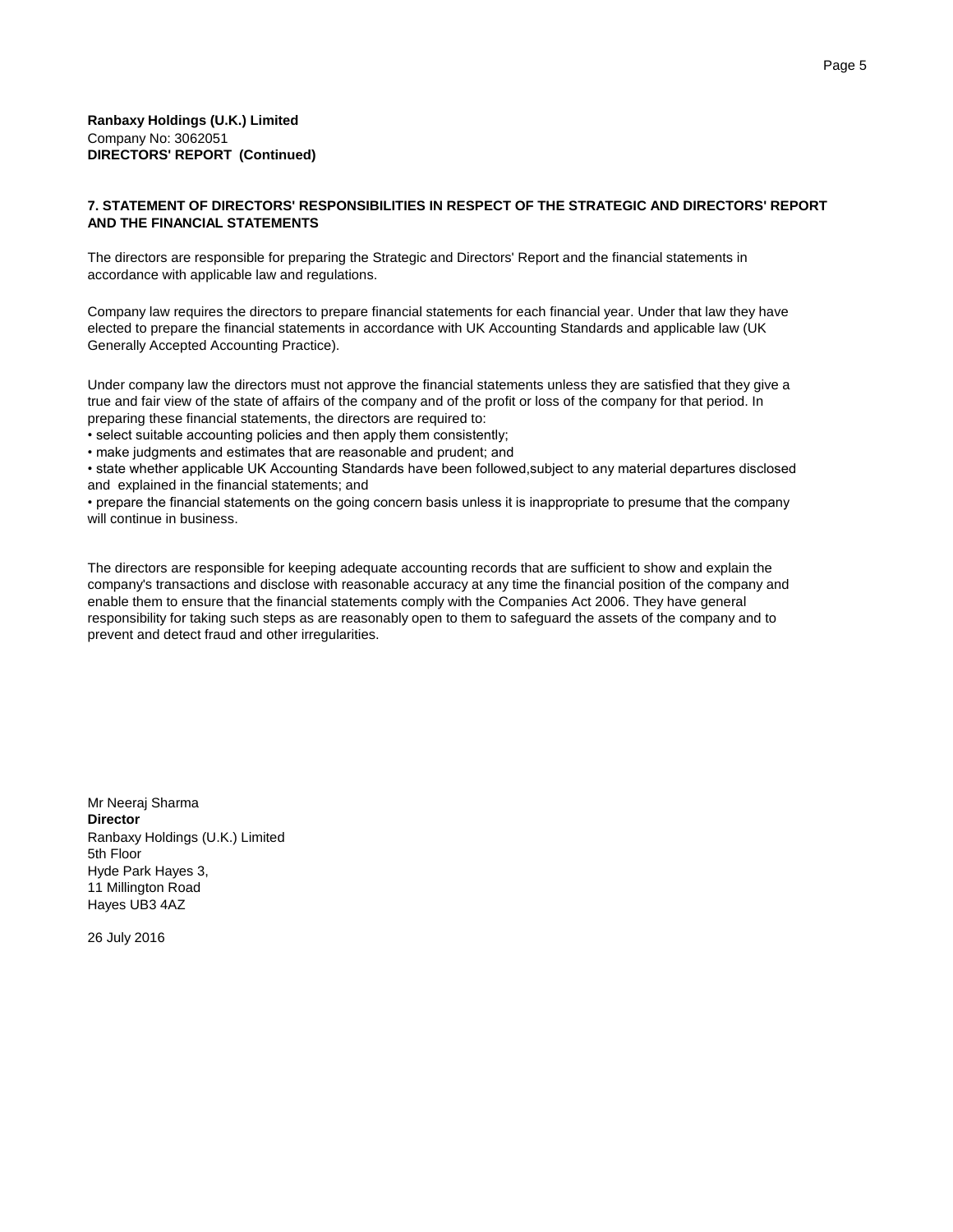### **INDEPENDENT AUDITORS' REPORT TO THE MEMBERS OF Ranbaxy Holdings (U.K.) Limited**

We have audited the financial statements of Ranbaxy Holdings (UK) Limited for the year ended 31 March 2016 set out on pages 7 to 12. The financial reporting framework that has been applied in their preparation is applicable law and United Kingdom Accounting Standards (United Kingdom Generally Accepted Accounting Practice) including FRS 102 " The Financial Reporting Standard applicable in the UK and Republic of Ireland ."

This report is made solely to the company's members, as a body, in accordance with Chapter 3 of Part 16 of the Companies Act 2006. Our audit work has been undertaken so that we might state to the company's members those matters we are required to state to them in an auditor's report and for no other purpose. To the fullest extent permitted by law, we do not accept or assume responsibility to anyone other than the company and the company's members, as a body, for our audit work, for this report, or for the opinions we have formed.

#### **Respective Responsibilities of directors and auditors**

As explained more fully in the Directors' Responsibilities Statement set out on page 5, the directors are responsible for the preparation of the financial statements and for being satisfied that they give a true and fair view. Our responsibility is to audit, and express an opinion on, the financial statements in accordance with applicable law and International Standards on Auditing (UK and Ireland). Those standards require us to comply with the Auditing Pactices Board's Ethical Standards for Auditors.

#### **Scope of the audit of the financial statements**

An audit involves obtaining evidence about the amounts and disclosures in the financial statements sufficient to give reasonable assurance that the financial statements are free from material misstatement, whether caused by fraud or error. This includes an assessment of: whether the accounting policies are appropriate to the company's circumstances and have been consistently applied and adequately disclosed; the reasonableness of significant accounting estimates made by the directors; and the overall presentation of the financial statements. In addition, we read all the financial and non-financial information in the Directors report and the Strategic report to identify material inconsistencies with the audited financial statements and to identify any information that is apparently materially incorrect based on, or materially inconsistent with, the knowledge acquired by us in the course of performing the audit. If we become aware of any apparent material misstatements or inconsistencies we consider the implications for our report.

#### **Opinion on financial statements**

In our opinion the financial statements:

- give a true and fair view of the state of the company's affairs as at 31 March 2016 and of its loss for the year then ended;
- have been properly prepared in accordance with United Kingdom Generally Accepted Accounting Practice; and
- have been prepared in accordance with the requirements of the Companies Act 2006.

#### **Opinion on other matter prescribed by the Companies Act 2006**

In our opinion the information given in the Stategic Report and Directors' Report for the financial year for which the financial statements are prepared is consistent with the financial statements.

#### **Matters on which we are required to report by exception**

We have nothing to report in respect of the following matters where the Companies Act 2006 requires us to report to you if, in our opinion:

- adequate accounting records have not been kept, or returns adequate for our audit have not been received from branches not visited by us; or
- the financial statements are not in agreement with the accounting records and returns; or
- certain disclosures of directors' remuneration specified by law are not made; or
- we have not received all the information and explanations we require for our audit.

**Bharatkumar L Shah (Senior Statutory Auditor) For and on behalf of Anderson Shaw, Statutory Auditors**

Chartered Certified Accountants Scottish Provident House 76 – 80 College Road, Harrow Middlesex, HA1 1BQ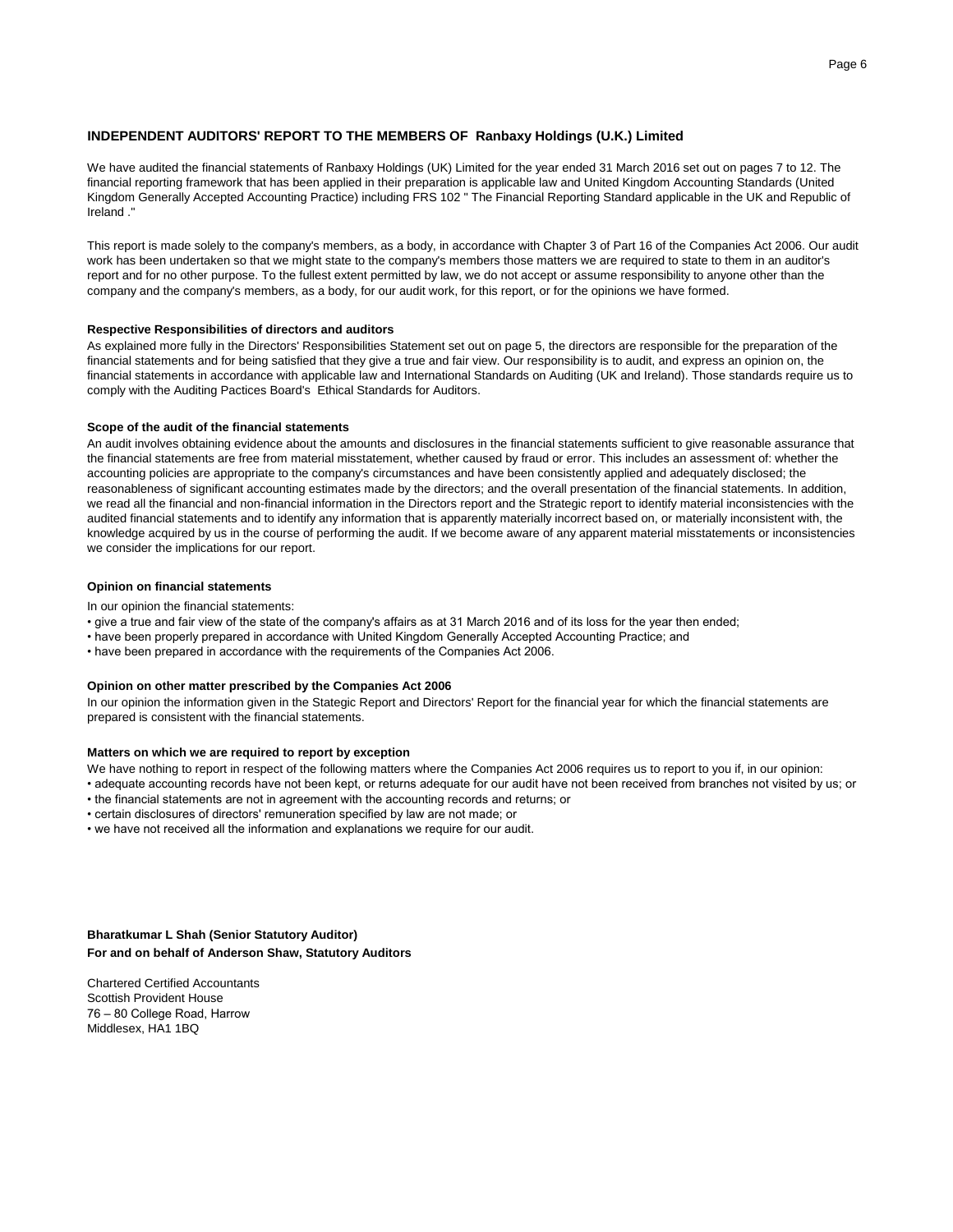# **Ranbaxy Holdings (U.K.) Limited** Company No: 3062051 **Statement of Income and Retained Earnings For the year ended 31 March 2016**

|                                                                           | <b>Notes</b> | 2016<br>£ | 2015<br>£ |
|---------------------------------------------------------------------------|--------------|-----------|-----------|
| Net Operating Expenses - continuing activities                            |              | 9,317     | 2,136     |
| (Loss)/Profit on ordinary activities before taxation                      |              | (9, 317)  | 2,136     |
| Tax on Profit on ordinary activities                                      | 3            |           | (462)     |
| Retained (Loss)/Profit on ordinary activities after taxation for the year |              | (9,317)   | 1,674     |
| Accumulated profit at the start of the year                               |              | 1,403,743 | 1,402,069 |
| Accumulated Profit at the end of the year                                 |              | 1,394,426 | 1,403,743 |
| There were no recognised gains or losses other than the loss for          |              |           |           |

the financial year.

The notes on pages 9 to 12 form an integral part of these financial statements.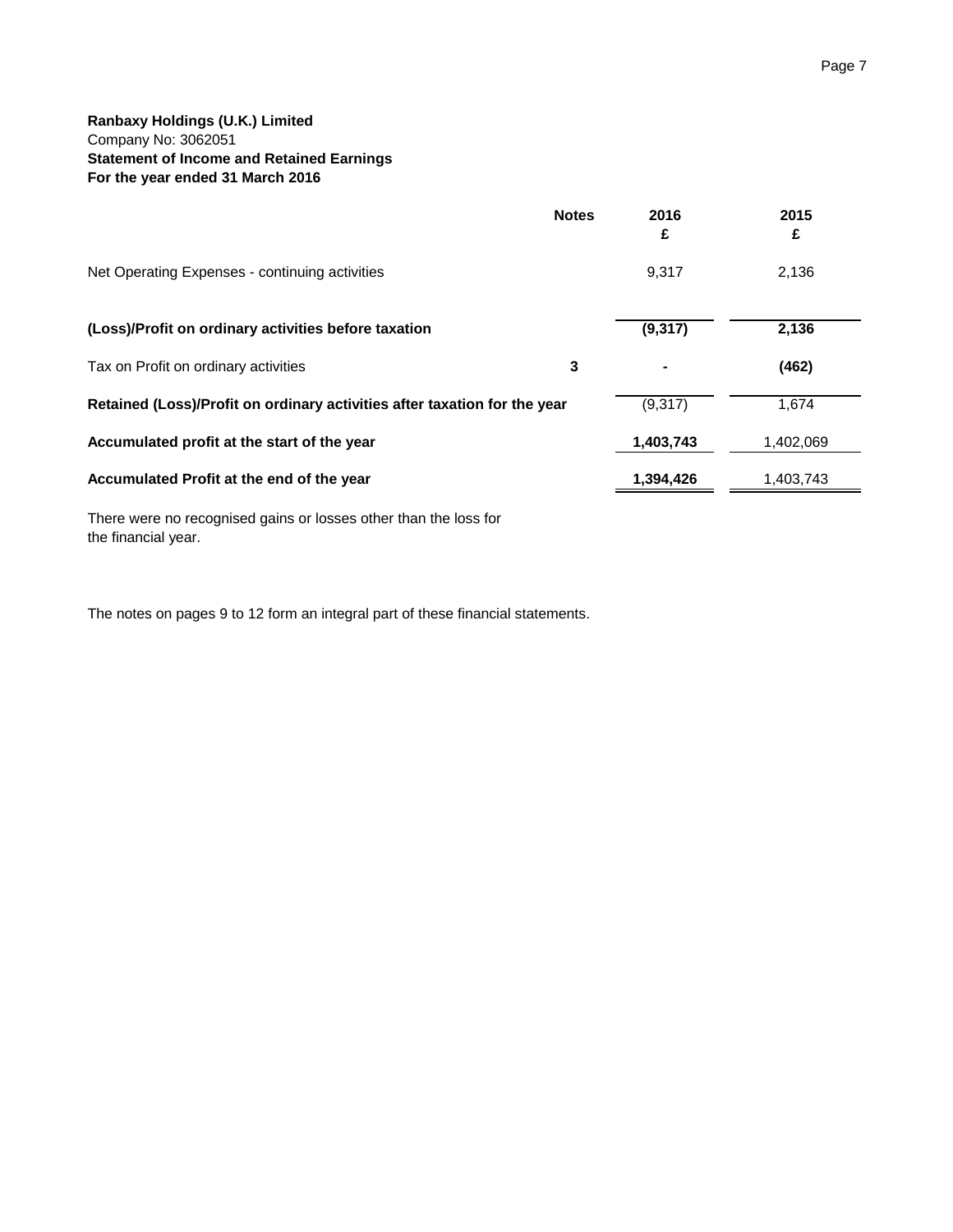**Ranbaxy Holdings (U.K.) Limited** Company No: 3062051 **Statement of Financial Position**

|                                                       |                | 2016                    | 2015                    |
|-------------------------------------------------------|----------------|-------------------------|-------------------------|
| <b>FIXED ASSETS</b>                                   | <b>Notes</b>   | £                       | £                       |
| Investments                                           | 4              | 32,030,070              | 32,010,922              |
| <b>CURRENT ASSETS</b><br>Cash at bank                 |                | 10,799                  | 27,297                  |
| <b>CREDITORS:</b> amounts falling due within one year | 5              | (90, 242)               | (78, 275)               |
| <b>NET CURRENT LIABILITIES</b>                        |                | (79, 443)               | (50, 978)               |
| TOTAL ASSETS LESS CURRENT LIABILITIES                 |                | 31,950,627              | 31,959,944              |
| <b>NET ASSETS</b>                                     |                | 31,950,627              | 31,959,944              |
| <b>CAPITAL &amp; RESERVES</b>                         |                |                         |                         |
| Share capital<br>Profit & Loss Account                | $6\phantom{1}$ | 30,556,201<br>1,394,426 | 30,556,201<br>1,403,743 |
| <b>EQUITY SHAREHOLDERS' FUNDS</b>                     |                | 31,950,627              | 31,959,944              |

These Financial Statements were approved by the board on 26 July 2016

…………………………………………………

Mr Neeraj Sharma **Director**

The notes on pages 9 to 12 form an integral part of these financial statements.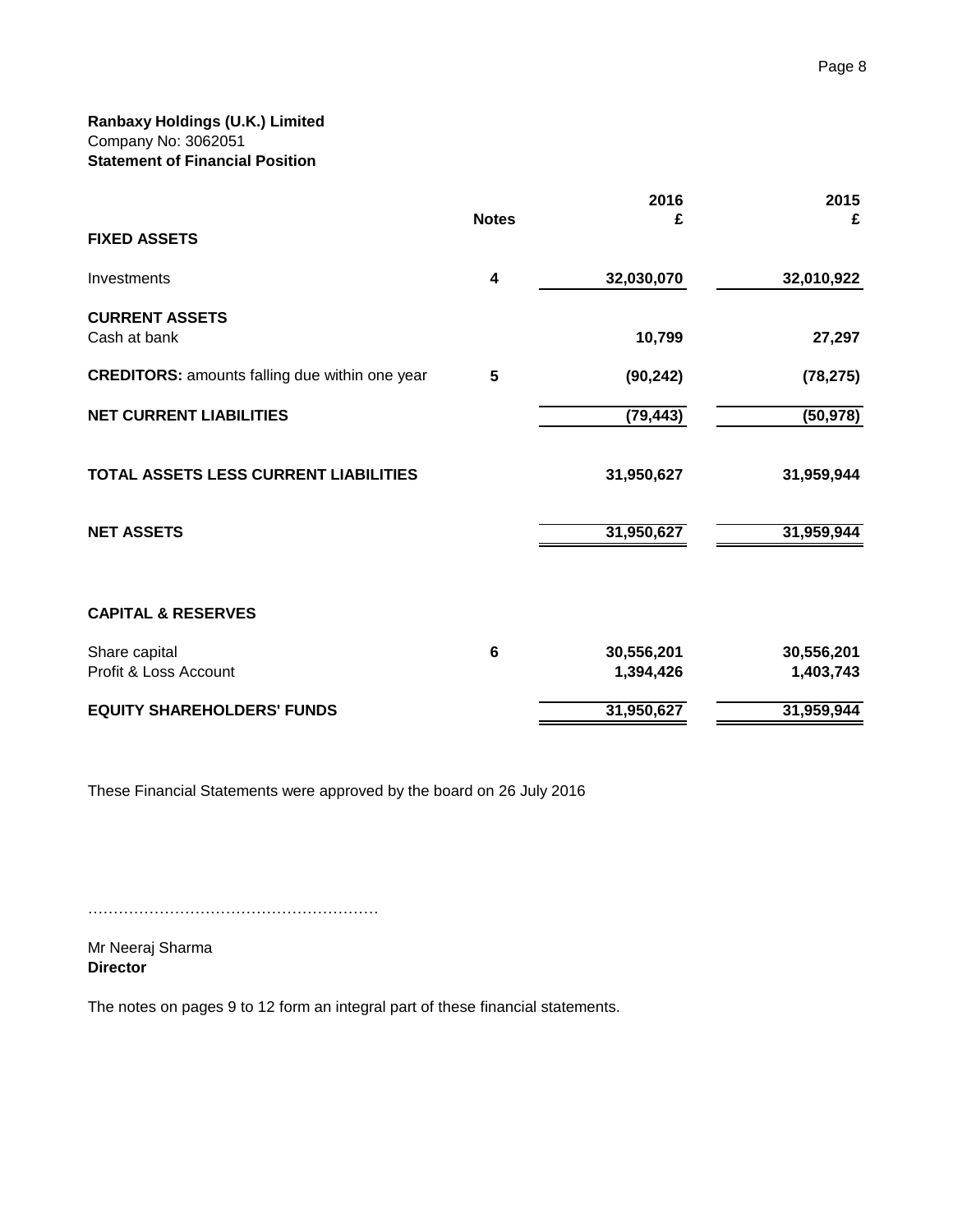## **1 ACCOUNTING POLICIES**

#### *1.1 Accounting basis and accounting standards*

The financial statements have been prepared in accordance with Financial Reporting Standard 102 (FRS 102) issued by the Financial Reporting Council applicable in the UK and Republic of Ireland.

#### *1.2 Going Concern*

The directors have reviewed the financial position of the company and note that at 31 March 2016 it has insufficient current assets to cover its liabilities. As a holding company with no independent source of income, it is therefore dependent on the wider group for funding. On the basis of their assessment of the company's financial position and of the enquiries made of the directors of the immediate and intermediate parent companies, the company's directors have a reasonable expectation that the company will be able to continue in operational existence for the foreseeable future. Thus they continue to adopt the going concern basis of accounting in preparing the annual financial statements.

#### *1.3 Foreign currencies*

Transactions in foreign currencies are recorded at the rate ruling at the date of the transaction. Monetary assets and liabilities denominated in foreign currencies are retranslated at the rate of exchange ruling at the reporting date. All differences are taken to the Statement of Income with the exception of differences on foreign currency borrowings, to the extent that they are used to finance or provide a hedge against foreign equity investments, which are taken directly to reserves together with the exchange difference on the carrying amount of the related investments.

#### *1.4 Investments*

Investments are shown at historic cost. The directors are of the opinion that the holding value does not exceed open market valuation.

#### *1.5 Cash Flow Statement*

Under FRS 102 the Company is exempt from the requirement to prepare a cash flow statement on the grounds that a parent undertaking includes the Company in its own published consolidated financial statements.

#### *1.6 Consolidation*

The company is exempt by virtue of Section 401 of the Companies Act 2006 from the requirement to prepare group financial statements. These financial statements present information about the company as an individual undertaking and not about its group.

#### *1.7 Deferred Taxation*

Deferred tax is recognised on all timing differences where the transactions or events that give the company an obligation to pay more tax in the future, or to pay less tax in the future, have occurred by the reporting date. Deferred tax assets are recognised when it is more likely than not that they will be recovered. Deferred tax is measured using rates of tax that have been enacted or substantively enacted by the reporting date.

#### **2 (LOSS) / PROFIT ON ORDINARY ACTIVITIES BEFORE TAXATION HAS BEEN STATED AFTER CHARGING:**

|                                                                                     | 2016 | 2015  |
|-------------------------------------------------------------------------------------|------|-------|
| Auditors remuneration                                                               |      |       |
| Amounts receivable by the auditors Anderson Shaw (KPMG LLP for 2015) in respect of: |      |       |
| Audit of these financial statements                                                 | 500  | 4.000 |

The company had no employees during the year and consequently there were no employment costs.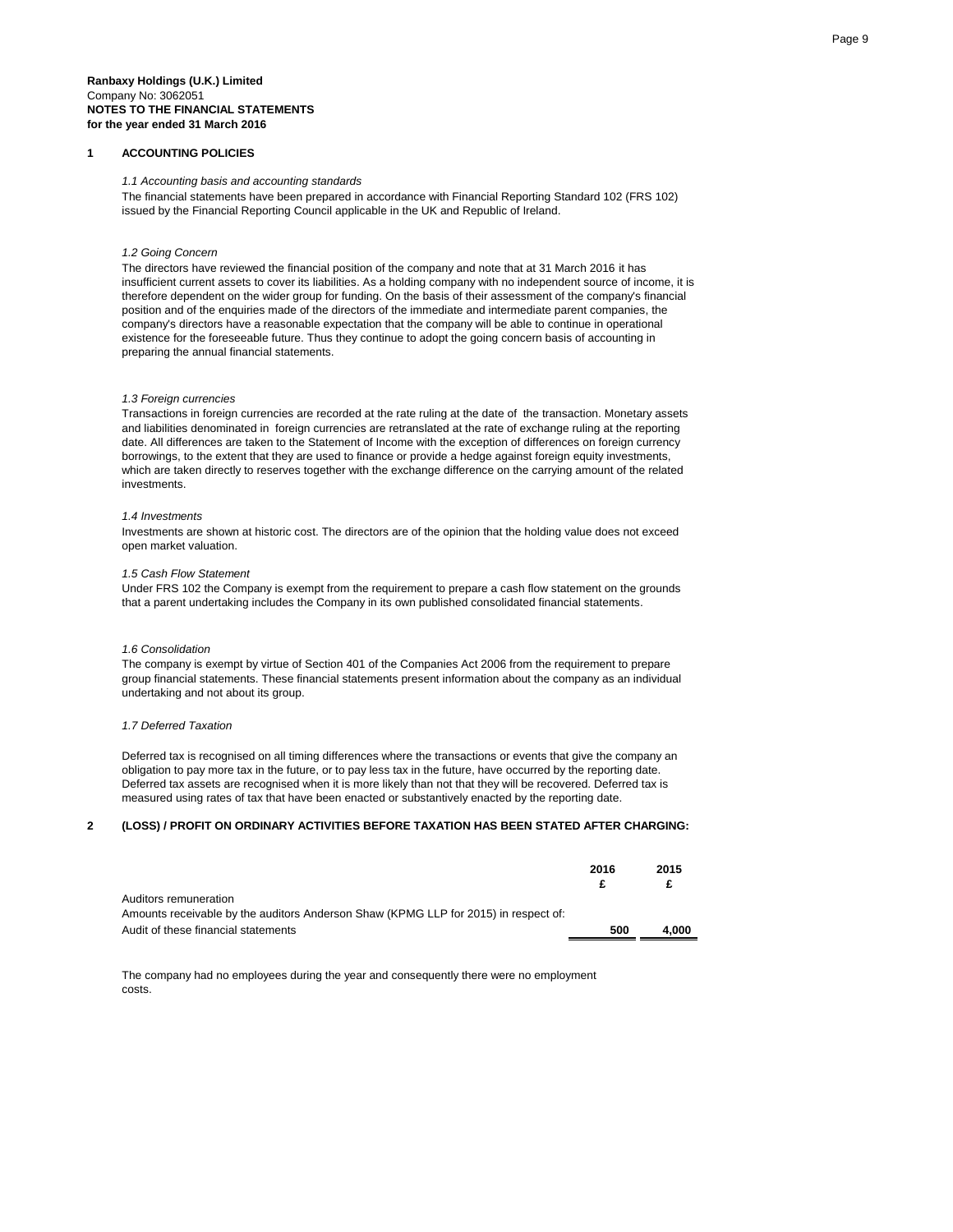#### **Ranbaxy Holdings (U.K.) Limited** Company No: 3062051 **NOTES TO THE FINANCIAL STATEMENTS for the year ended 31 March 2016**

| TAX ON PROFIT ON ORDINARY ACTIVITIES | 2016 | 2015 |
|--------------------------------------|------|------|
| The corporation tax comprises:-      |      |      |
| UK corporation tax at 20%            |      | 462  |

Factors affecting the tax charge for the period

The tax assessed for the period is higher than the standard rate of corporation tax in the United Kingdom at 20% The difference is explained as follows:

| Profit ordinary activities before taxation                                                                | ۰ | 2,136 |
|-----------------------------------------------------------------------------------------------------------|---|-------|
| Profit on ordinary activities multiplied by the<br>standard rate of corporation tax in the United Kingdom |   |       |
| at 20%<br>Effect of:                                                                                      |   | 427   |
| Adjustment to tax charge in respect of previous periods                                                   | ۰ | 35    |
| Current tax charge for the period                                                                         |   | 462   |

### **Factors affecting future tax charges**

The rate of UK corporation tax that was substantively enacted at the reporting date was 20% which is applicable from 1st April 2015. The proposal set out in the Budget of 16 March 2016 is for this rate to remain unchaged till 2020 where it will reduce to 17%.

#### **4 INVESTMENTS**

| Shares at Cost in group undertakings - subsidiaries<br>At 1 April | 2016<br>£<br>32,010,922 | 2015<br>£<br>32,010,922 |
|-------------------------------------------------------------------|-------------------------|-------------------------|
| <b>Addition</b>                                                   | 27.259                  |                         |
| Disposal                                                          | (8, 111)                |                         |
| Net book amount at 31 March                                       | 32,046,292              | 32.010.922              |

The company owns:

100% (13,000,000 shares) of the ordinary share capital of Ranbaxy Inc., a company incorporated and operating as a distributor of Pharmaceuticals in the United States of America.

100% (10,000 shares) of the ordinary share capital of Ranbaxy Europe Limited, a company incorporated and operating as a management service provider in England.

0.02% (2 shares) of the ordinary share capital of Ranbaxy (Poland) Sp.zo.o., a company incorporated and operating as a management service provider in Poland.

0.1% (50 shares) of the ordinary share capital of Ranbaxy Egypt Limited, a company incorporated and operating as a distributor of Pharmaceuticals in Egypt.

1% (1630 shares) of the ordinary share capital of ZAO Ranbaxy, a company incorporated and operating as a distributor of Pharmaceuticals in Russia.

1% of the ordinary share capital of Ranbaxy Ukraine LLC, a company incorporated and operating as a distributor of Pharmaceuticals in Ukraine.

The aggregate capital and reserves of Ranbaxy Inc. and subsidiaries as at 31st March 2016 were \$508,732,919 (2015: \$ 452,758,746). During the year ended 31st March 2016 Ranbaxy Inc. made a retained profit of \$ 55,274,669 (31 March 2015: \$ 70,218,056)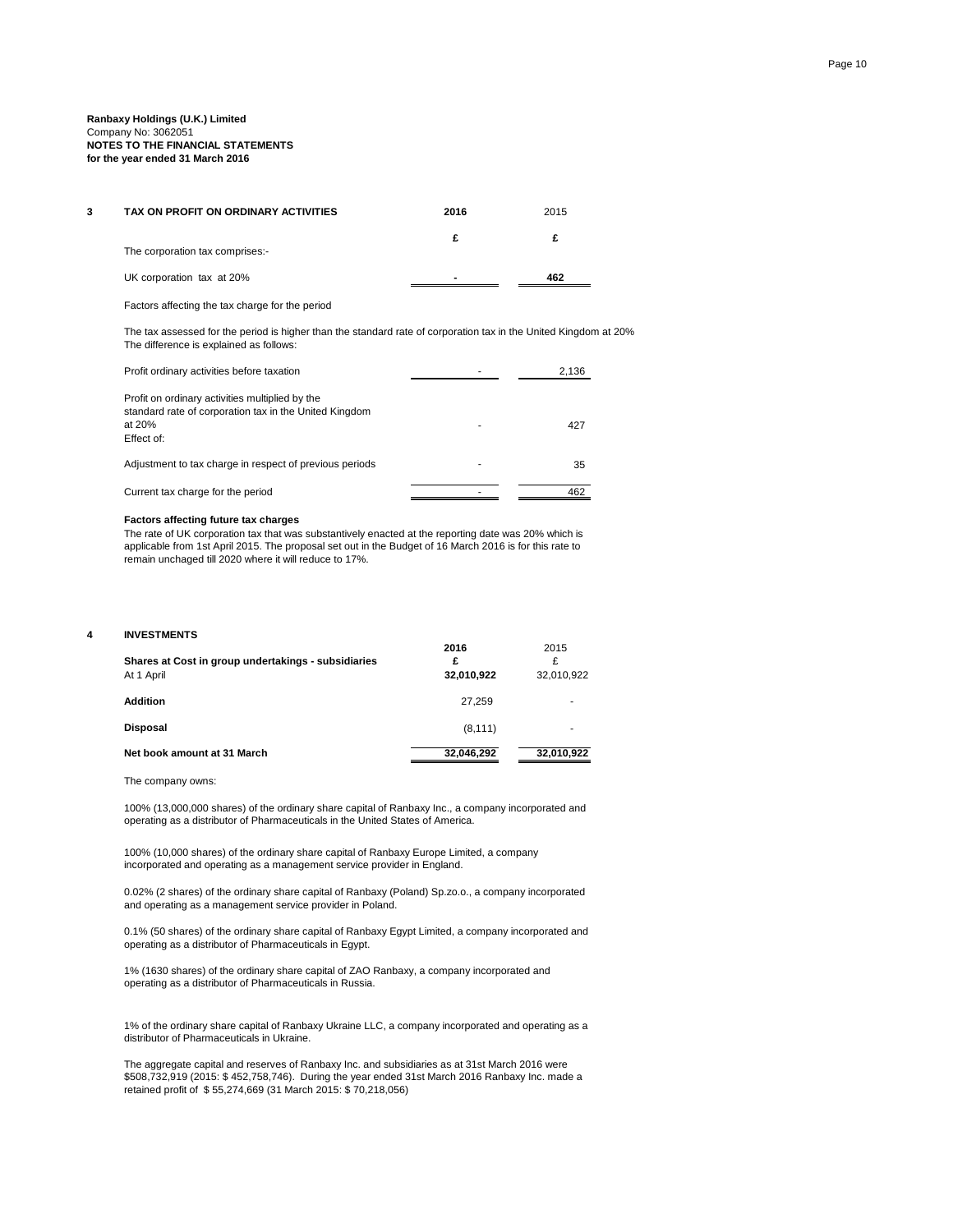## **4 INVESTMENTS (Continued)**

Undertakings in which the company through its subsidiary undertaking, Ranbaxy Inc. has an investment representing not less than 20% of the voting rights are as follows :

| <b>Name of Company</b>        | Country of<br>Incorporation<br>and operation | <b>Proportion held</b> | <b>Holding</b>              |
|-------------------------------|----------------------------------------------|------------------------|-----------------------------|
| Ranbaxy Pharmaceuticals, Inc. | <b>USA</b>                                   | 100%                   | <b>Ordinary Shares</b>      |
| Ranbaxy USA, Inc.             | USA                                          | 100%                   | <b>Ordinary Shares</b>      |
| Ohm Laboratories, Inc.        | USA                                          | 100%                   | <b>Ordinary Shares</b>      |
| Ranbaxy Laboratories, Inc.    | <b>USA</b>                                   | 100%                   | <b>Ordinary Shares</b>      |
| InSite Vision Incorporated    | <b>USA</b>                                   | 100%                   | <b>Ordinary Shares</b>      |
| Ranbaxy Signature LLC         | USA                                          | 67.50%                 | <b>Capital Contribution</b> |

The above USA companies are engaged in the manufacture and distribution of pharmaceuticals.

The consolidated net assets of Ranbaxy Inc. at 31 March 2016 when translated at the closing exchange rate amount to £ 353,630,557 (2015: £ 305,978,027) produced a surplus compared to the investment holding value in Ranbaxy Holdings (UK) Ltd of £ 321,671,534 (2015:£ 274,019,004).

The aggregate capital and reserves of Ranbaxy Europe Limited as at 31st March 2016 was £ 1,831,235 (2015 - £ 1,672,311). Ranbaxy Europe Limited generated a profit for the year ended 31st March 2016 of £ 158,924 (2015 - £191,032).

| 5 | <b>CREDITORS:</b> amounts falling due within one year                                       | 2016                      | 2015                             |
|---|---------------------------------------------------------------------------------------------|---------------------------|----------------------------------|
|   |                                                                                             | £                         | £                                |
|   | Due to group undertakings<br>Accruals<br>Corporation tax                                    | 86,642<br>3,600<br>90,242 | 72,913<br>4,900<br>462<br>78,275 |
| 6 | <b>SHARE CAPITAL</b>                                                                        | 2016                      | 2015                             |
|   | (a) Authorised at the beginning and end of year                                             | £                         | £                                |
|   | 50,000,000 Ordinary shares of £1 each                                                       | 50,000,000                | 50,000,000                       |
|   |                                                                                             | £                         | £                                |
|   | (b) Allotted, called up and fully paid at 31 March<br>30,556,201 Ordinary shares of £1 each | 30,556,201                | 30,556,201                       |